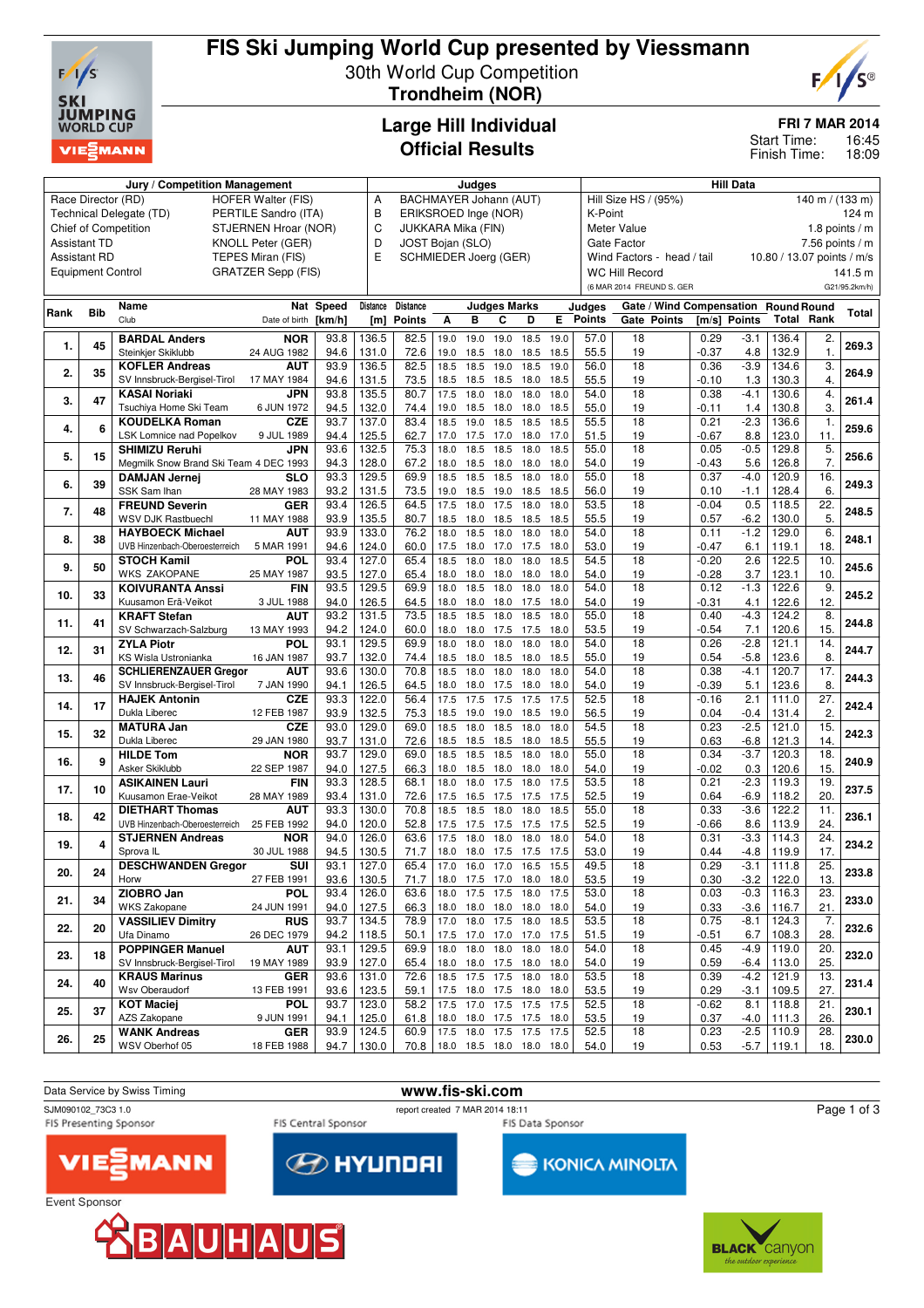

## **FIS Ski Jumping World Cup presented by Viessmann** 30th World Cup Competition **Trondheim (NOR)**



**Large Hill Individual Official Results**

**FRI 7 MAR 2014**

16:45 18:09 Start Time: Finish Time:

|      |                | Name                                                |                           | Nat Speed | Distance | <b>Distance</b> |      |                          | <b>Judges Marks</b> |      |      | Judges          |                 | Gate / Wind Compensation Round Round |         |              |       |                   |       |
|------|----------------|-----------------------------------------------------|---------------------------|-----------|----------|-----------------|------|--------------------------|---------------------|------|------|-----------------|-----------------|--------------------------------------|---------|--------------|-------|-------------------|-------|
| Rank | <b>Bib</b>     | Club                                                | Date of birth             | [km/h]    | [m]      | <b>Points</b>   | A    | в                        | C                   | D    |      | <b>E</b> Points |                 | <b>Gate Points</b>                   |         | [m/s] Points | Total | Rank              | Total |
|      |                | <b>HVALA Jaka</b>                                   | <b>SLO</b>                | 93.1      | 131.5    | 73.5            |      | 18.0 18.0                | 18.5                | 18.0 | 18.5 | 54.5            | 18              |                                      | 0.56    | $-6.0$       | 122.0 | 12.               |       |
| 26.  | 13             | Ssk Ponikve                                         | 15 JUL 1993               | 93.8      | 118.5    | 50.1            | 17.5 | 17.0                     | 17.0                | 17.5 | 17.5 | 52.0            | 19              |                                      | $-0.45$ | 5.9          | 108.0 | 29.               | 230.0 |
|      |                | <b>VELTA Rune</b>                                   | <b>NOR</b>                | 93.1      | 121.5    | 55.5            | 17.5 | 18.0                     | 17.5                | 17.5 | 17.5 | 52.5            | 18              |                                      | $-0.14$ | 1.8          | 109.8 | 30.               |       |
| 28.  | 26             | Lommedalen II                                       | 19 JUL 1989               | 93.3      | 127.0    | 65.4            | 18.5 | 18.0                     | 18.0                | 18.0 | 18.0 | 54.0            | 19              |                                      | 0.31    | $-3.3$       | 116.1 | 22.               | 225.9 |
|      |                | <b>TAKEUCHI Taku</b>                                | <b>JPN</b>                | 93.5      | 121.0    | 54.6            | 17.5 | 17.5                     | 17.0                | 17.0 | 17.0 | 51.5            | 18              |                                      | $-0.32$ | 4.2          | 110.3 | 29.               |       |
| 29.  | 36             | Kitano Construction Corp. Ski Club 20 MAY 1987      |                           | 93.8      | 127.0    | 65.4            | 18.0 | 18.0                     | 17.5                | 18.0 | 18.0 | 54.0            | 19              |                                      | 0.43    | $-4.6$       | 114.8 | 23.               | 225.1 |
| 30.  | 44             | <b>AMMANN Simon</b>                                 | <b>SUI</b>                | 93.4      | 125.5    | 62.7            | 17.0 | 17.5                     | 17.0                | 17.5 | 17.5 | 52.0            | 18              |                                      | 0.33    | $-3.6$       | 111.1 | 26.               | 213.7 |
|      |                | SSC Toggenburg                                      | 25 JUN 1981               | 93.7      | 120.5    | 53.7            |      | 17.5 17.5 17.0 17.0 17.0 |                     |      |      | 51.5            | 19              |                                      | 0.24    | $-2.6$       | 102.6 | 30.               |       |
|      |                |                                                     |                           |           |          |                 |      |                          |                     |      |      |                 |                 |                                      |         |              |       |                   |       |
|      |                | not qualified for final round                       |                           |           |          |                 |      |                          |                     |      |      |                 |                 |                                      |         |              |       |                   |       |
| 31.  | 16             | <b>KUBACKI Dawid</b>                                | <b>POL</b>                | 93.5      | 120.5    | 53.7            |      | 17.5 17.0 17.5 17.0      |                     |      | 17.5 | 52.0            | 18              |                                      | $-0.30$ | 3.9          | 109.6 | 31.               | 109.6 |
|      |                | TS Wisla Zakopane                                   | 12 MAR 1990               | 93.8      |          |                 |      |                          |                     |      |      |                 |                 |                                      |         |              |       |                   |       |
| 32.  | 43             | <b>WELLINGER Andreas</b><br>Sc Ruhpolding           | <b>GER</b>                |           | 120.0    | 52.8            |      | 17.5 17.0 17.0 17.0      |                     |      | 17.0 | 51.0            | 18              |                                      | $-0.41$ | 5.4          | 109.2 | 32.               | 109.2 |
|      |                | <b>DEZMAN Nejc</b>                                  | 28 AUG 1995<br><b>SLO</b> | 93.9      | 119.5    | 51.9            |      | 17.0 17.5 17.0 17.5 17.0 |                     |      |      | 51.5            | 18              |                                      | $-0.44$ | 5.7          | 109.1 | 33.               |       |
| 33.  | 21             | SK Triglav Kranj                                    | 7 DEC 1992                |           |          |                 |      |                          |                     |      |      |                 |                 |                                      |         |              |       |                   | 109.1 |
|      |                | <b>DESCOMBES SEVOIE Vincent</b>                     | <b>FRA</b>                | 93.6      | 125.0    | 61.8            |      | 18.0 17.5 17.5 18.0 17.5 |                     |      |      | 53.0            | 18              |                                      | 0.63    | $-6.8$       | 108.0 | 34.               |       |
| 34.  | $\overline{7}$ | Douanes Chamonix                                    | 9 JAN 1984                |           |          |                 |      |                          |                     |      |      |                 |                 |                                      |         |              |       |                   | 108.0 |
|      |                | <b>FREITAG Richard</b>                              | <b>GER</b>                | 93.2      | 123.0    | 58.2            | 17.5 |                          | 18.0 18.0           | 18.0 | 18.0 | 54.0            | 18              |                                      | 0.47    | $-5.1$       | 107.1 | 35.               |       |
| 35.  | 30             | SG Nickelhuette Aue                                 | 14 AUG 1991               |           |          |                 |      |                          |                     |      |      |                 |                 |                                      |         |              |       |                   | 107.1 |
|      |                | <b>FANNEMEL Anders</b>                              | <b>NOR</b>                | 93.3      | 121.0    | 54.6            |      | 17.5 17.5 17.5           |                     | 17.5 | 17.5 | 52.5            | 18              |                                      | 0.04    | $-0.4$       | 106.7 | 36.               |       |
| 36.  | 29             | Hornindal II                                        | 13 MAY 1991               |           |          |                 |      |                          |                     |      |      |                 |                 |                                      |         |              |       |                   | 106.7 |
| 37.  | 22             | <b>NAGLIC Tomaz</b>                                 | <b>SLO</b>                | 93.6      | 121.5    | 55.5            | 17.5 | 17.5 17.5                |                     | 17.5 | 17.5 | 52.5            | 18              |                                      | 0.15    | $-1.6$       | 106.4 | 37.               | 106.4 |
|      |                | SSK Alpina Ziri                                     | 18 JUL 1989               |           |          |                 |      |                          |                     |      |      |                 |                 |                                      |         |              |       |                   |       |
| 37.  | 11             | <b>BOYD-CLOWES Mackenzie</b>                        | CAN                       | 93.2      | 119.5    | 51.9            |      | 17.0 17.0 17.0 17.0      |                     |      | 17.0 | 51.0            | 18              |                                      | $-0.27$ | 3.5          | 106.4 | $\overline{37}$ . | 106.4 |
|      |                | Altius Nordic Ski Club                              | 13 JUL 1991               |           |          |                 |      |                          |                     |      |      |                 |                 |                                      |         |              |       |                   |       |
| 39.  | 23             | <b>MURANKA Klemens</b>                              | <b>POL</b>                | 92.9      | 118.5    | 50.1            |      | 17.0 17.0 17.0 17.0      |                     |      | 17.5 | 51.0            | 18              |                                      | $-0.27$ | 3.5          | 104.6 | $\overline{39}$   | 104.6 |
|      |                | TS Wisla Zakopane                                   | 31 AUG 1994               |           |          |                 |      |                          |                     |      |      |                 |                 |                                      |         |              |       |                   |       |
| 40.  | 27             | <b>JANDA Jakub</b><br>Dukla Liberec                 | <b>CZE</b>                | 93.2      | 122.0    | 56.4            | 17.0 | 17.0 17.0                |                     | 17.5 | 17.0 | 51.0            | 18              |                                      | 0.29    | $-3.1$       | 104.3 | 40.               | 104.3 |
|      |                | <b>NEUMAYER Michael</b>                             | 27 APR 1978<br><b>GER</b> | 93.8      | 120.0    | 52.8            | 17.0 |                          | 16.5 17.0 17.0      |      | 17.0 | 51.0            | 18              |                                      | 0.14    | $-1.5$       | 102.3 | 41.               |       |
| 41.  | 28             | SK Berchtesgaden                                    | 15 JAN 1979               |           |          |                 |      |                          |                     |      |      |                 |                 |                                      |         |              |       |                   | 102.3 |
|      |                | <b>KOZISEK Cestmir</b>                              | <b>CZE</b>                | 93.6      | 118.5    | 50.1            | 17.0 | 17.0                     | 17.0                | 17.0 | 17.0 | 51.0            | $\overline{18}$ |                                      | $-0.03$ | 0.4          | 101.5 | 42.               |       |
| 42.  | $\mathbf{1}$   | LSK Lomnice nad Popelkou                            | 9 NOV 1991                |           |          |                 |      |                          |                     |      |      |                 |                 |                                      |         |              |       |                   | 101.5 |
|      |                | <b>WATASE Yuta</b>                                  | JPN                       | 93.5      | 119.5    | 51.9            | 17.5 | 17.5 17.5                |                     | 17.0 | 17.5 | 52.5            | 18              |                                      | 0.35    | $-3.8$       | 100.6 | 43.               |       |
| 43.  | 12             | Megmilk Snow Brand Ski Team 8 AUG 1982              |                           |           |          |                 |      |                          |                     |      |      |                 |                 |                                      |         |              |       |                   | 100.6 |
|      | 19             | <b>INGVALDSEN Ole Marius</b>                        | <b>NOR</b>                | 92.4      | 118.0    | 49.2            |      | 17.5 17.0 17.0 17.0      |                     |      | 17.0 | 51.0            | 18              |                                      | 0.06    | $-0.6$       | 99.6  | 44.               |       |
| 44.  |                | Steinkjer Skiklubb                                  | 2 OCT 1985                |           |          |                 |      |                          |                     |      |      |                 |                 |                                      |         |              |       |                   | 99.6  |
| 45.  | 49             | <b>PREVC Peter</b>                                  | <b>SLO</b>                | 93.7      | 116.5    | 46.5            |      | 17.5 16.5 16.5 17.0 17.0 |                     |      |      | 50.5            | 18              |                                      | $-0.11$ | 1.4          | 98.4  | 45.               | 98.4  |
|      |                | SK Triglav Kranj                                    | 20 SEP 1992               |           |          |                 |      |                          |                     |      |      |                 |                 |                                      |         |              |       |                   |       |
| 46.  | 3              | <b>NURMSALU Kaarel</b>                              | <b>EST</b>                | 93.2      | 118.0    | 49.2            | 15.5 | 15.5                     | 16.0                | 16.0 | 15.0 | 47.0            | 18              |                                      | 0.10    | $-1.1$       | 95.1  | 46.               | 95.1  |
|      |                | Skiclub Telemark                                    | 30 APR 1991               |           |          |                 |      |                          |                     |      |      |                 |                 |                                      |         |              |       |                   |       |
| 47.  | 14             | <b>FETTNER Manuel</b>                               | <b>AUT</b>                | 93.5      | 116.0    | 45.6            | 17.0 | 16.5 17.0                |                     | 16.5 | 17.0 | 50.5            | 18              |                                      | 0.19    | $-2.1$       | 94.0  | 47.               | 94.0  |
|      |                | SV Innsbruck-Bergisel-Tirol<br><b>LARINTO Ville</b> | 17 JUN 1985               | 93.2      | 113.5    | 41.1            | 16.5 |                          |                     |      | 16.5 | 49.5            | 18              |                                      | 0.01    | $-0.1$       | 90.5  | 48.               |       |
| 48.  | 5              | Lahden Hiihtoseura                                  | <b>FIN</b><br>11 APR 1990 |           |          |                 |      | 16.5 16.5                |                     | 16.5 |      |                 |                 |                                      |         |              |       |                   | 90.5  |
|      |                | <b>ROMASHOV Alexey</b>                              | <b>RUS</b>                | 92.7      | 112.0    | 38.4            | 16.5 | 17.0                     | 16.5                | 16.5 | 16.5 | 49.5            | 18              |                                      | 0.24    | $-2.6$       | 85.3  | 49.               |       |
| 49.  | 8              | <b>CSKA</b>                                         | 29 APR 1992               |           |          |                 |      |                          |                     |      |      |                 |                 |                                      |         |              |       |                   | 85.3  |
|      |                | <b>TOCHIMOTO Shohei</b>                             | <b>JPN</b>                | 92.8      | 107.5    | 30.3            |      | 14.5 14.5 14.5 15.0 14.5 |                     |      |      | 43.5            | $\overline{18}$ |                                      | $-0.09$ | 1.2          | 75.0  | 50.               |       |
| 50.  | $\overline{2}$ | Megmilk Snow Brand Ski Team21 DEC 1989              |                           |           |          |                 |      |                          |                     |      |      |                 |                 |                                      |         |              |       |                   | 75.0  |
|      |                |                                                     |                           |           |          |                 |      |                          |                     |      |      |                 |                 |                                      |         |              |       |                   |       |